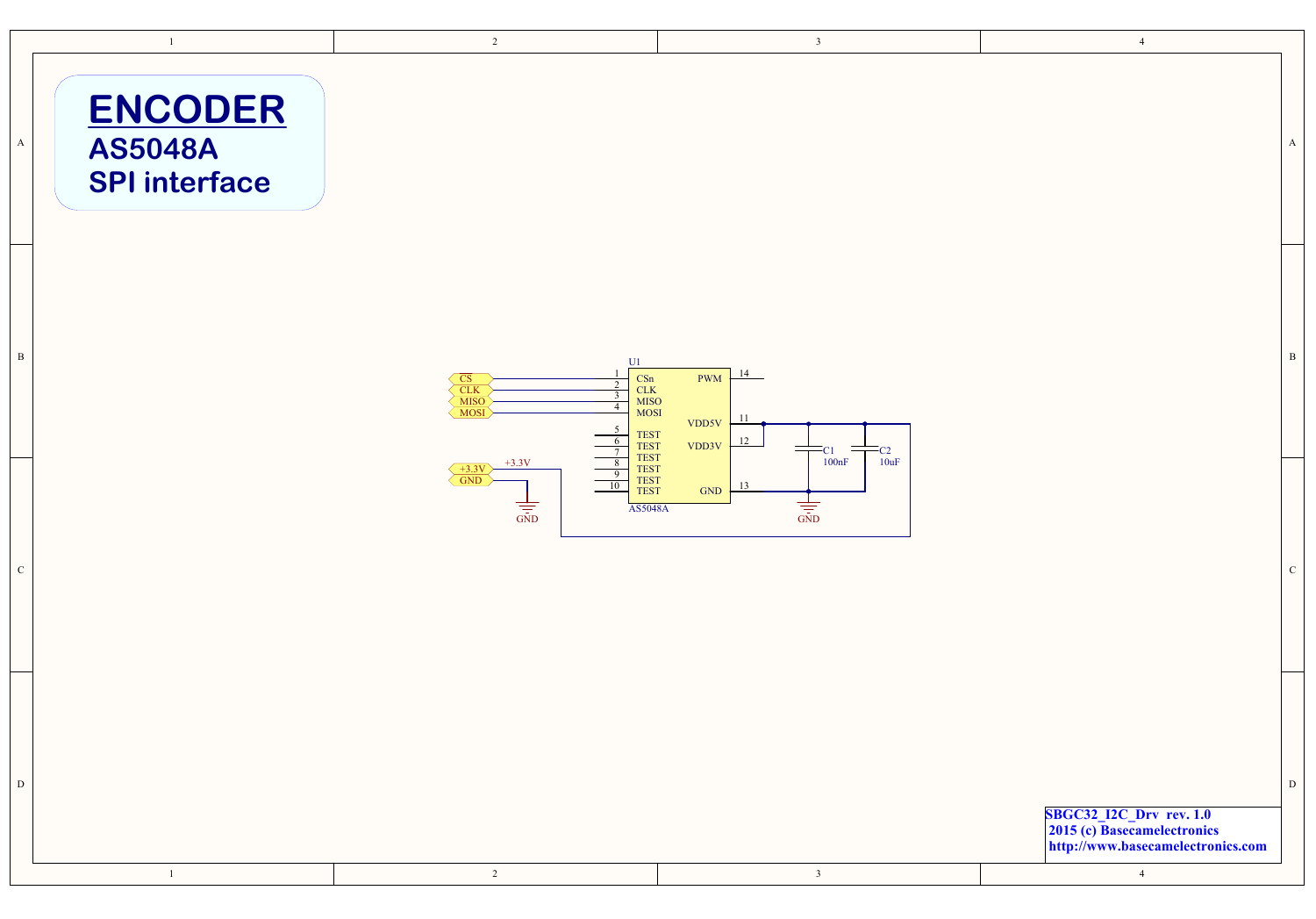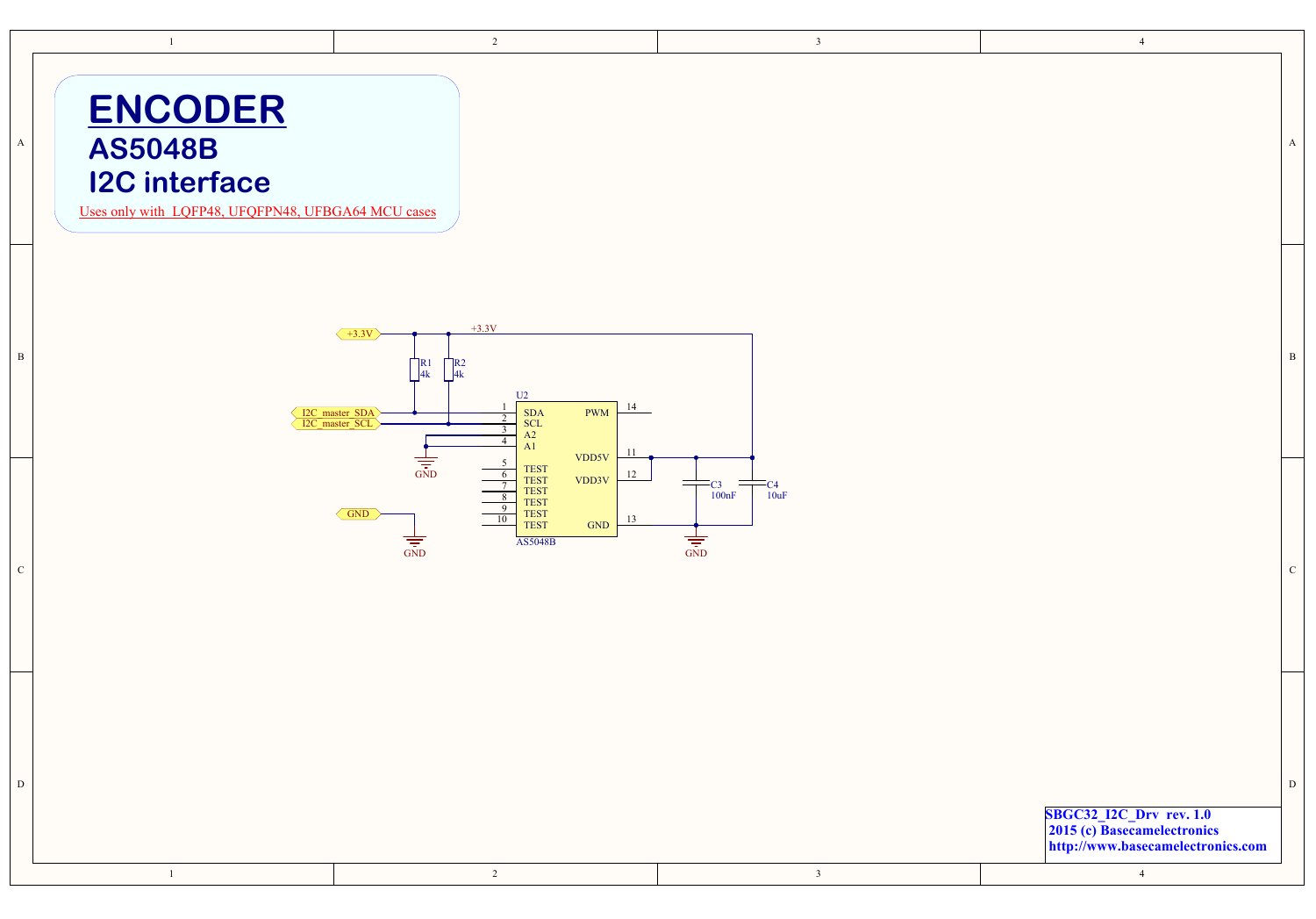## **ENCODER AS5050A/AS5055 SPI interface**

A



 $\overline{2}$ 

A

 $\overline{3}$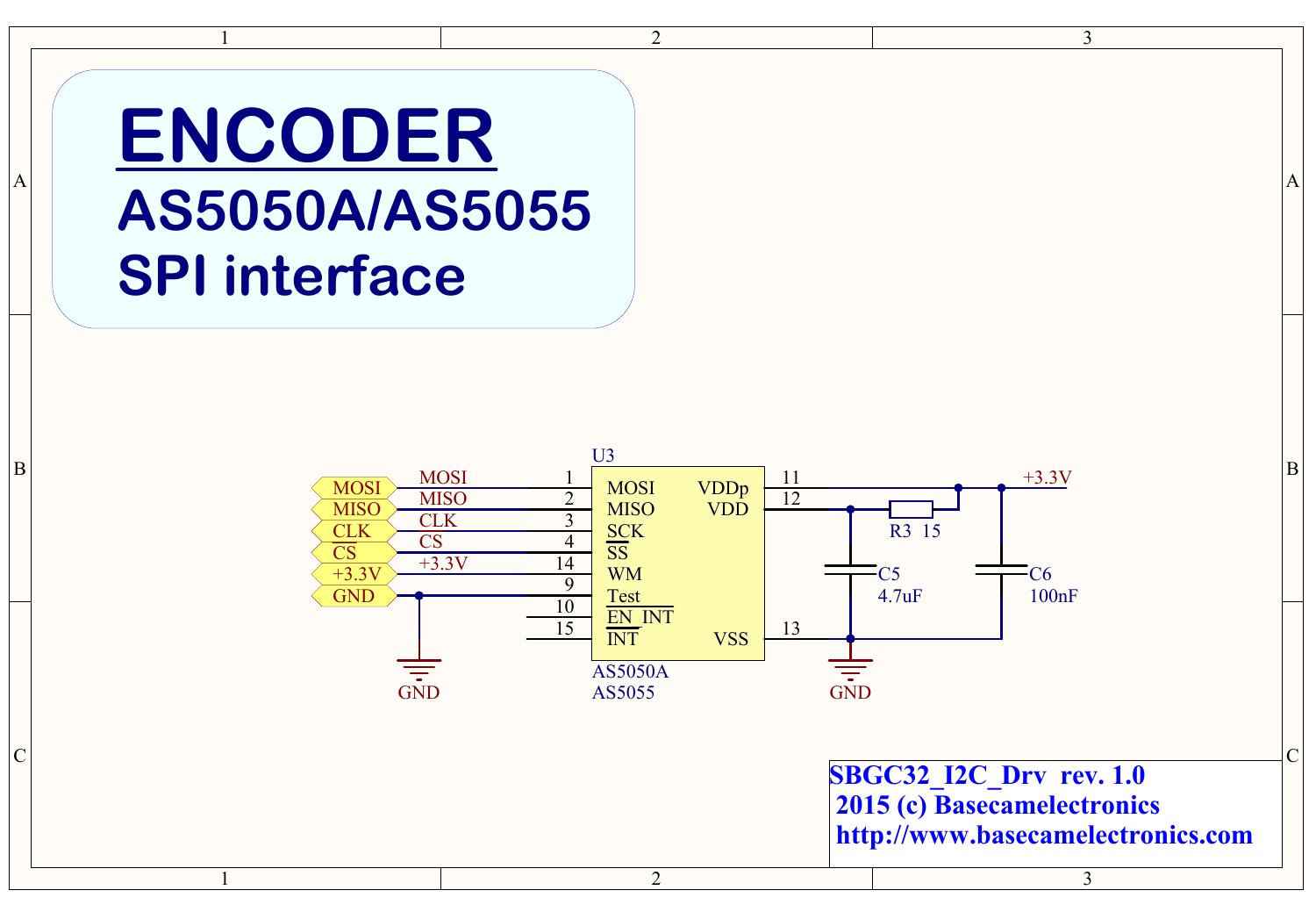### **ENCODER AS5600**

# **I2C interface**

C

B

A

Uses only with LQFP48, UFQFPN48, UFBGA64 MCU cases



 $\overline{2}$ 

A

 $\mathcal{E}$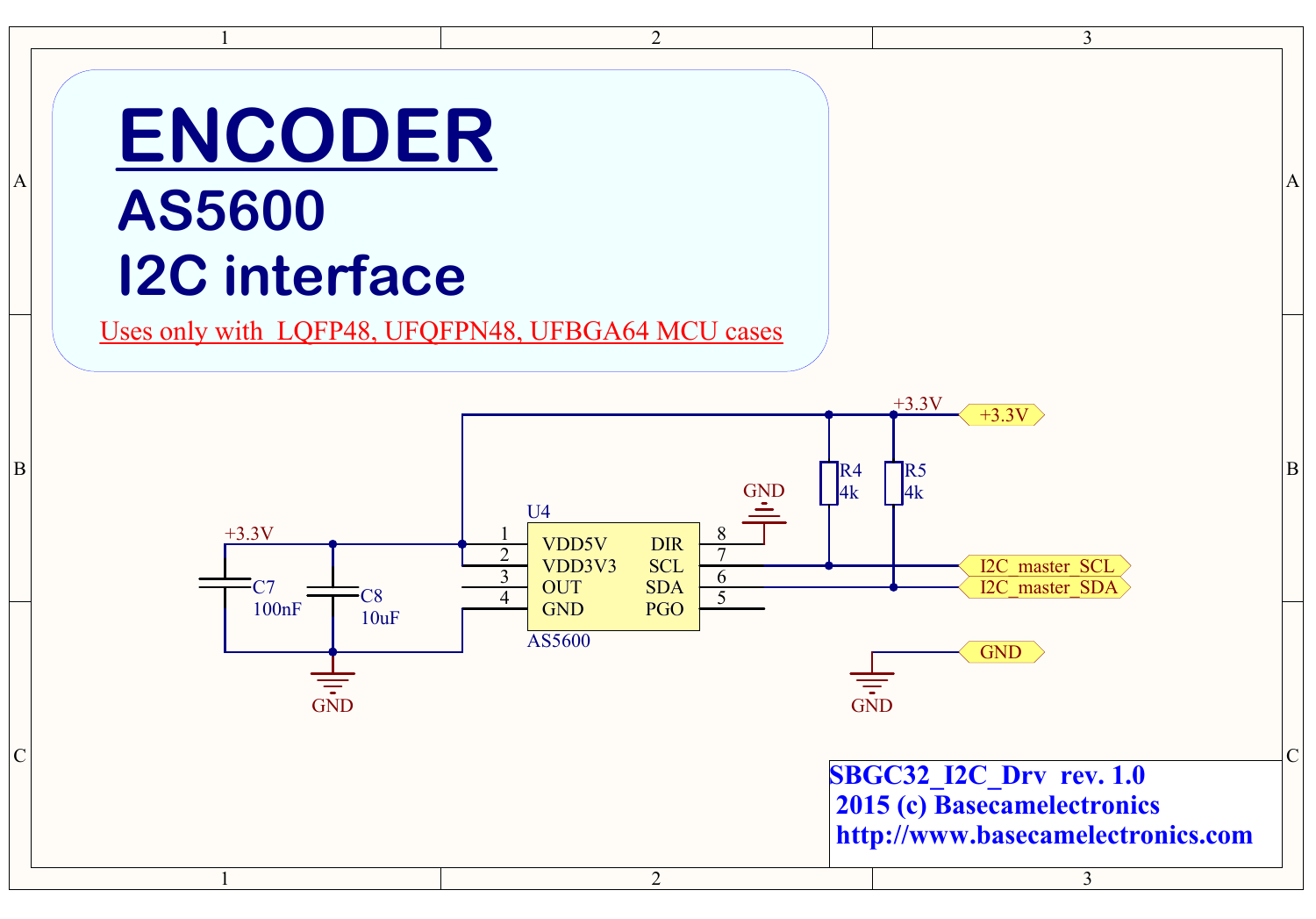#### $A \parallel$  and  $A \parallel$  and  $A \parallel$  and  $A \parallel$ **ENCODER External AMT203 SPI interface**

1

1



 $\overline{2}$ 

2

 $\sim$  C **SBGC32\_I2C\_Drv rev. 1.0 2015 (c) Basecamelectronics http://www.basecamelectronics.com**

3

3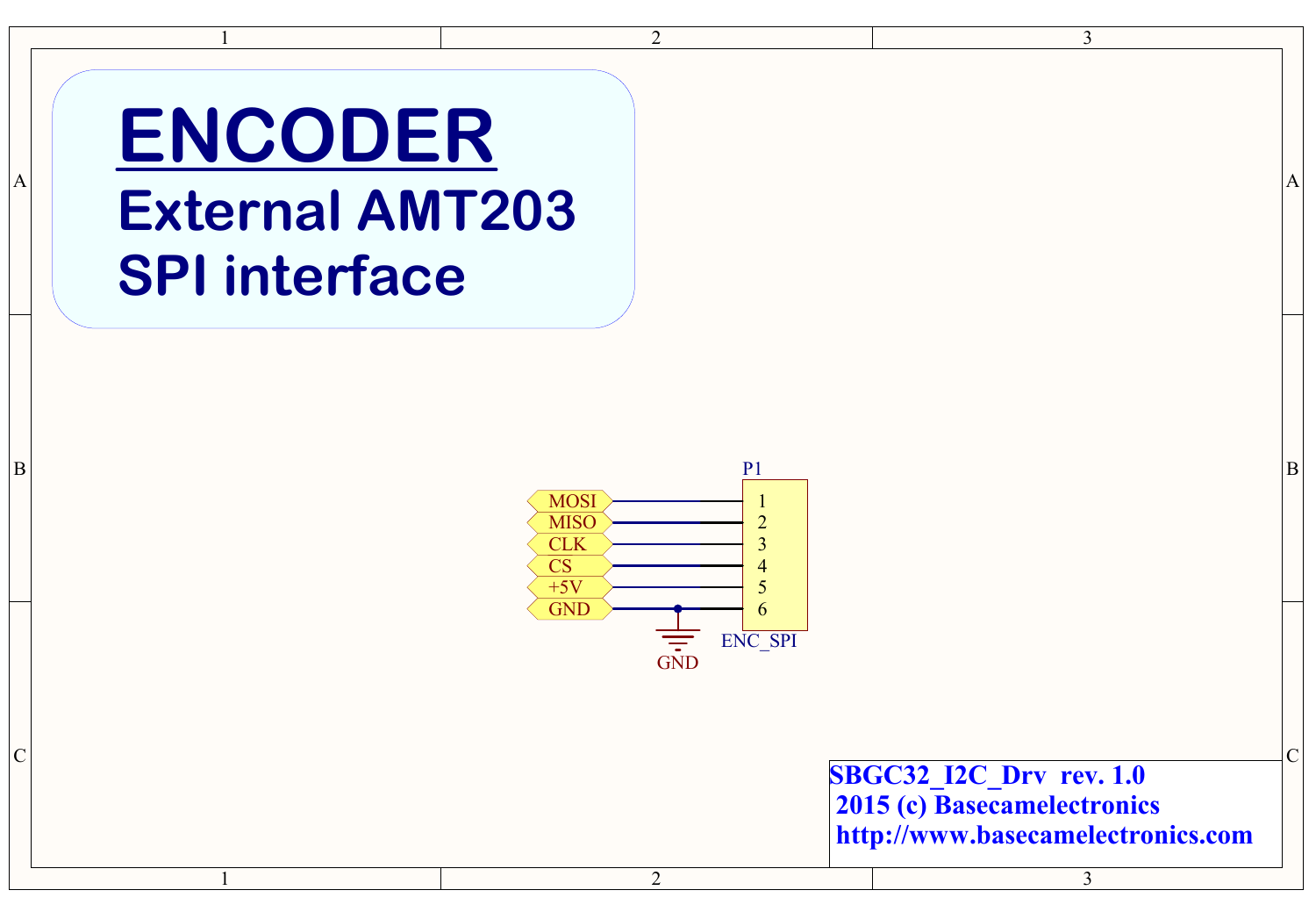# $\frac{1}{1}$ **ENCODER External resistive Analog interface**

C

B

A



2

 $\overline{2}$ 

 $\frac{3}{3}$ **SBGC32\_I2C\_Drv rev. 1.0 2015 (c) Basecamelectronics http://w w w.basecamelectronics.c o m**

3

 $\mathcal{E}$ 

C

B

A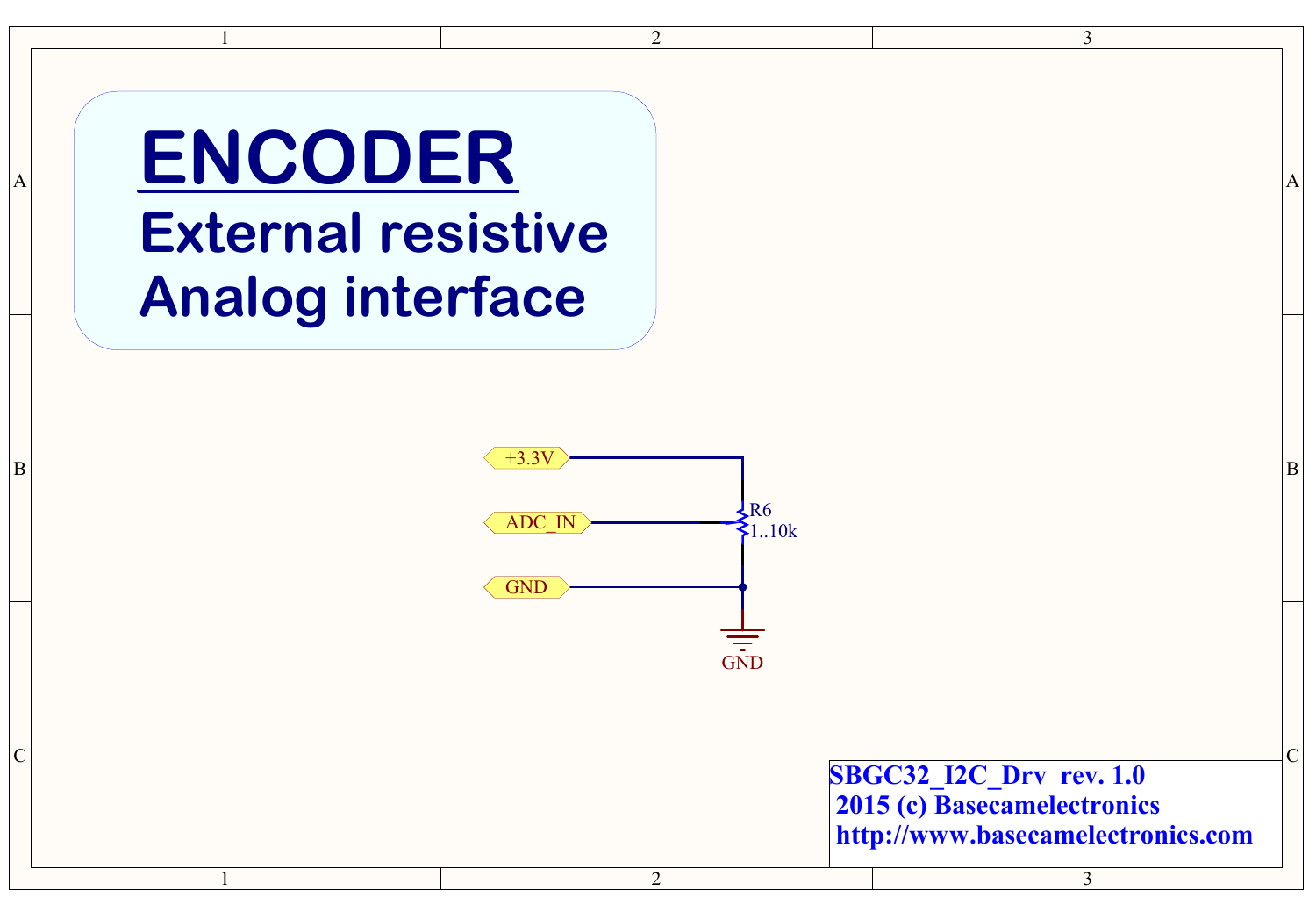# A ENCODER A **External MA3 PWM interface**

1

1



 $\overline{2}$ 

2

 $\sim$  C **SBGC32\_I2C\_Drv rev. 1.0 2015 (c) Basecamelectronics http://www.basecamelectronics.com**

3

3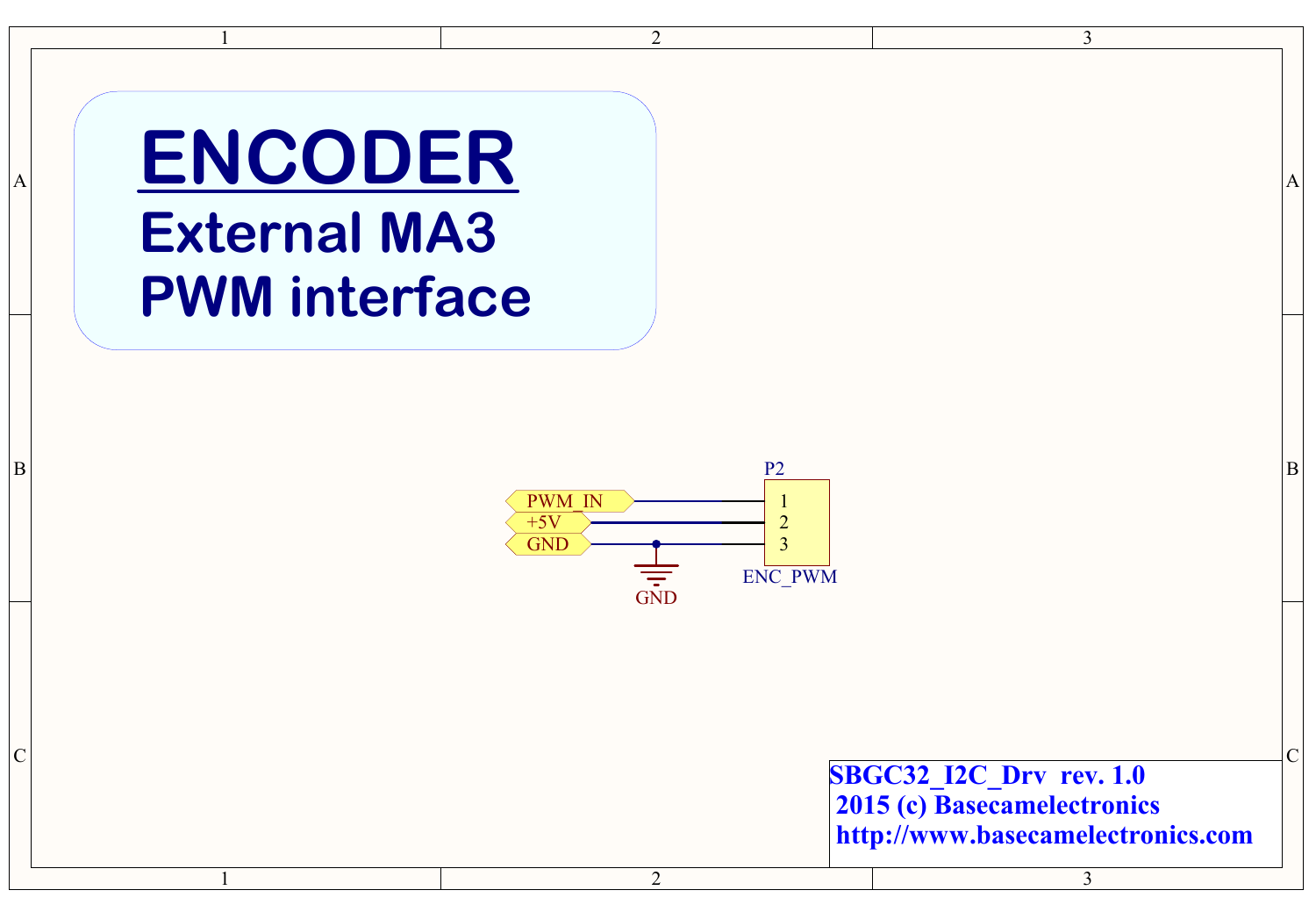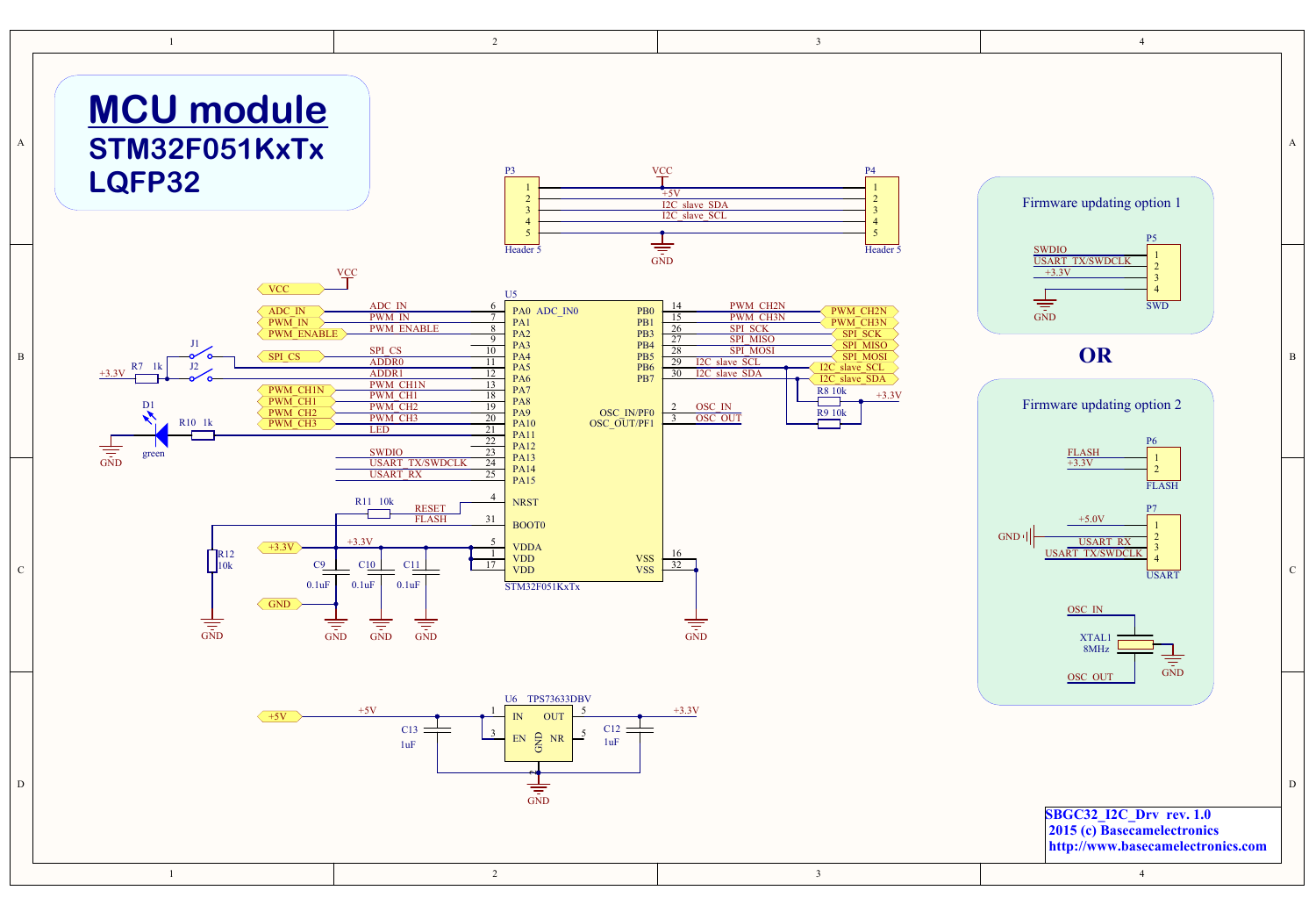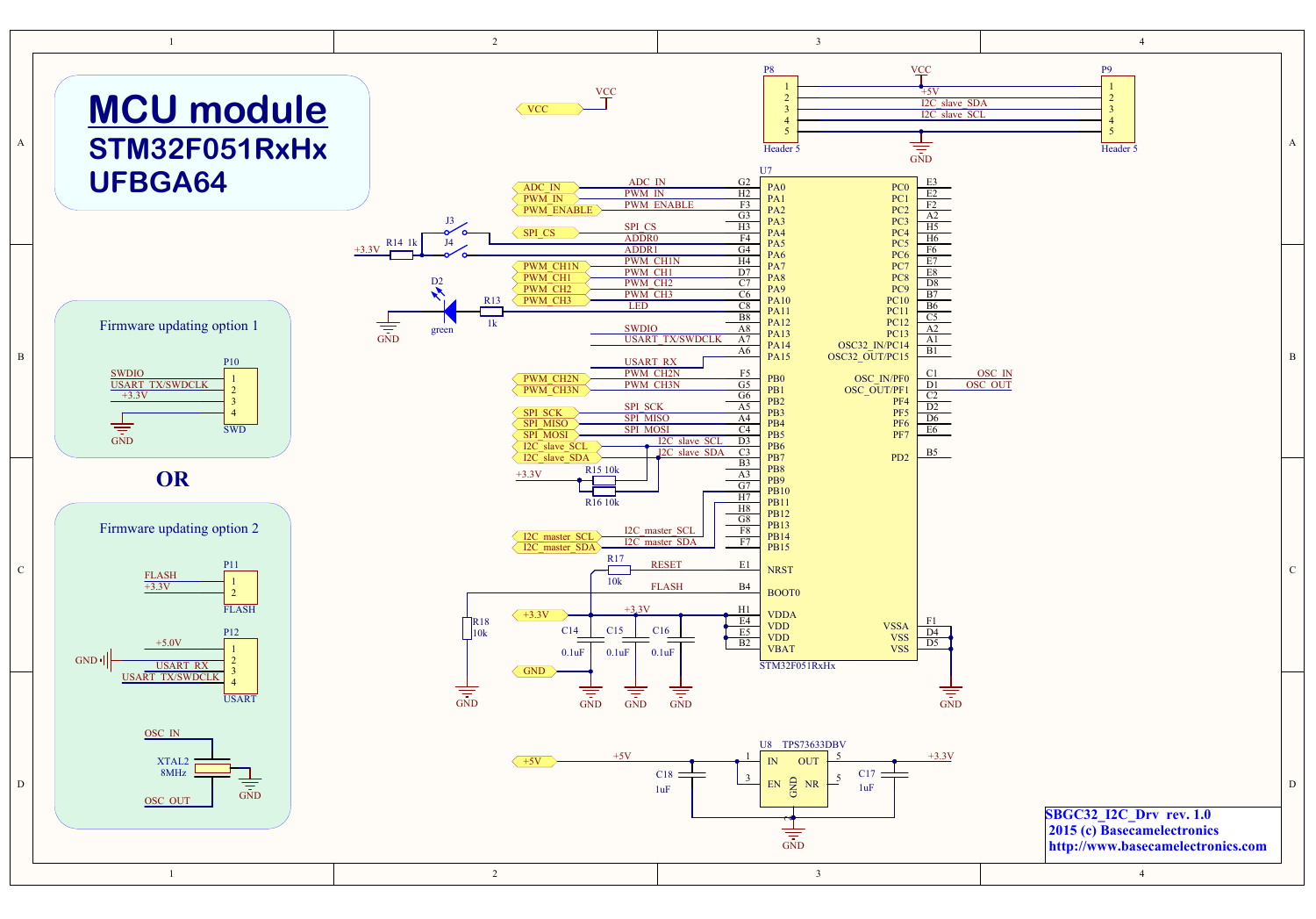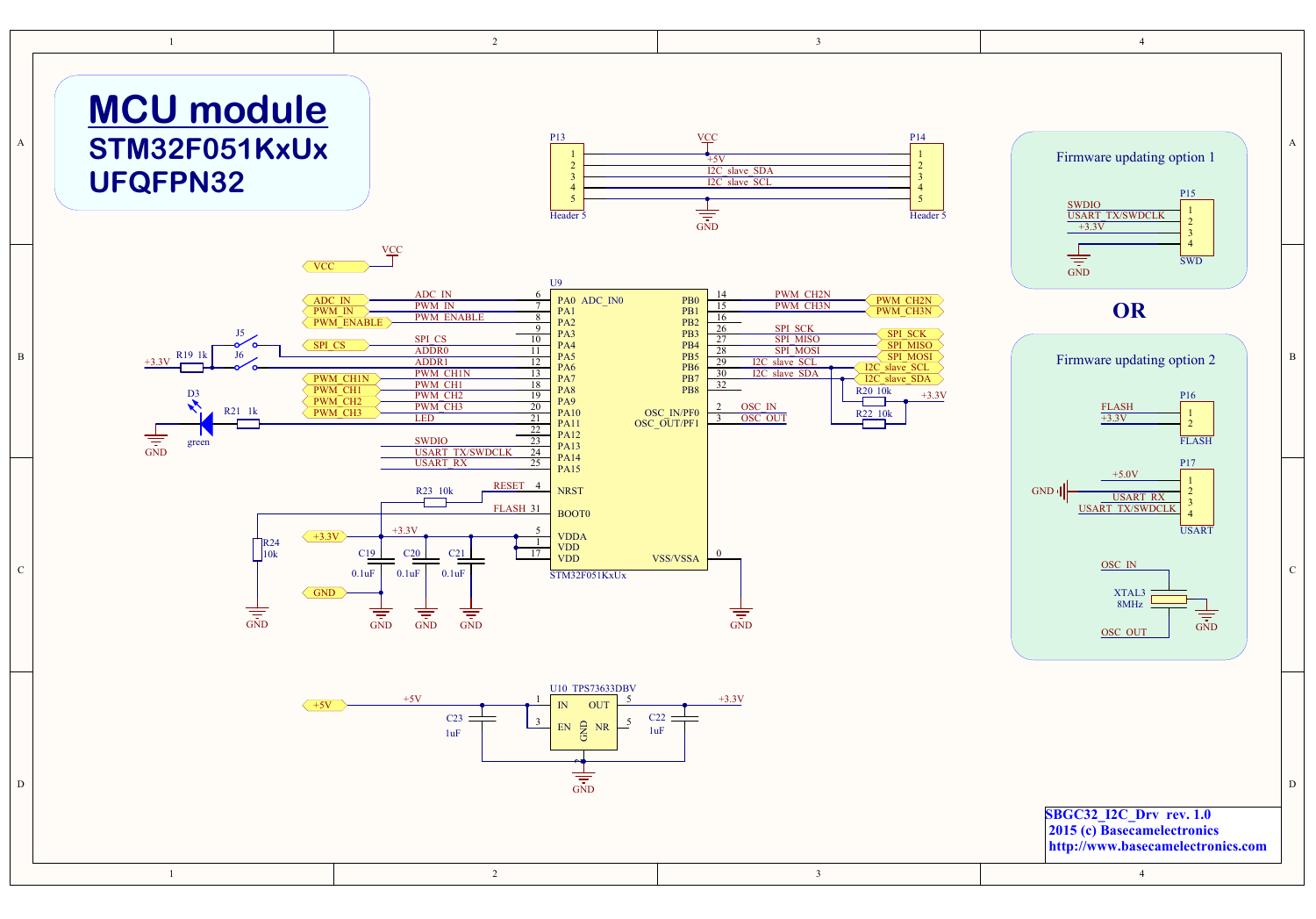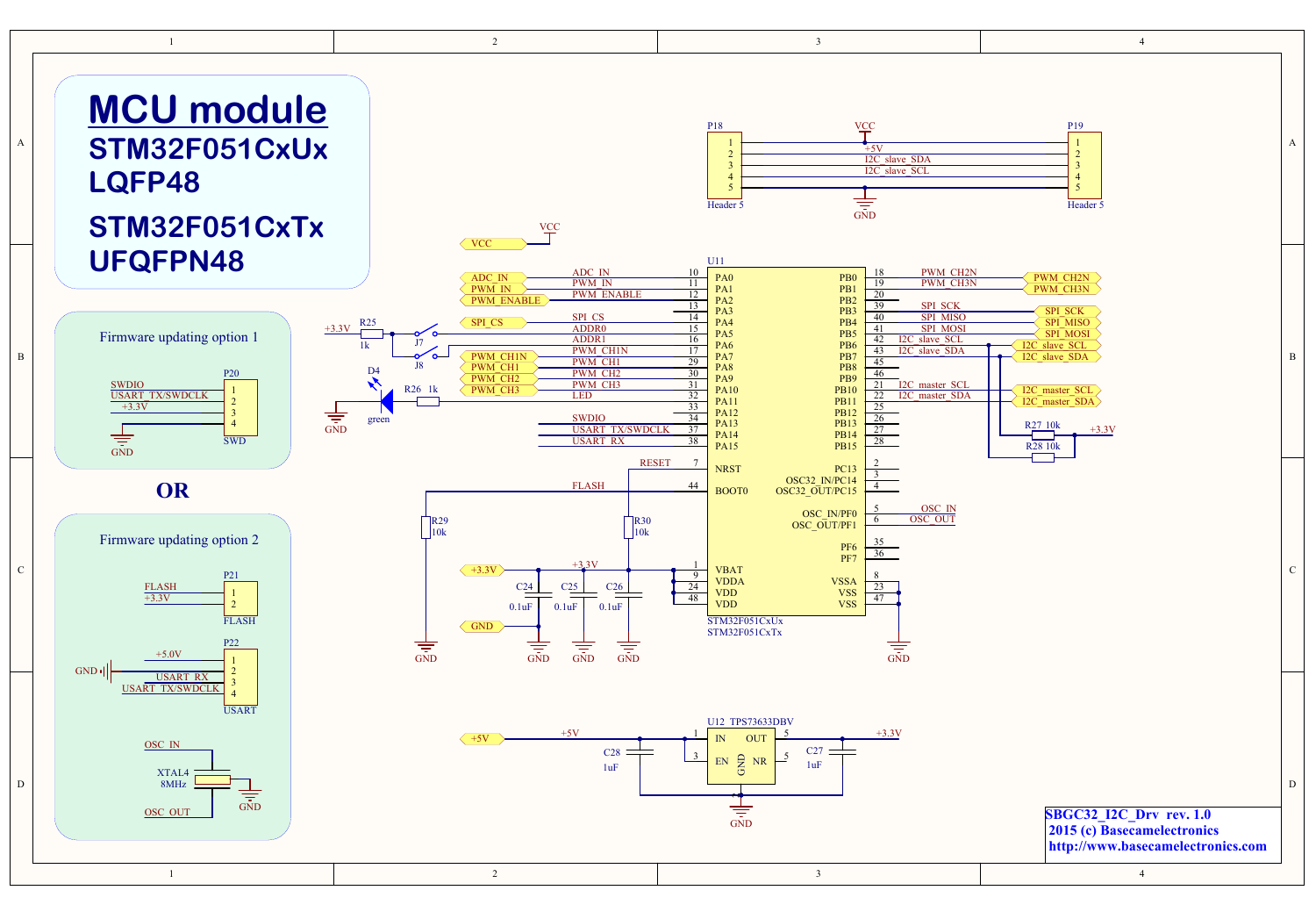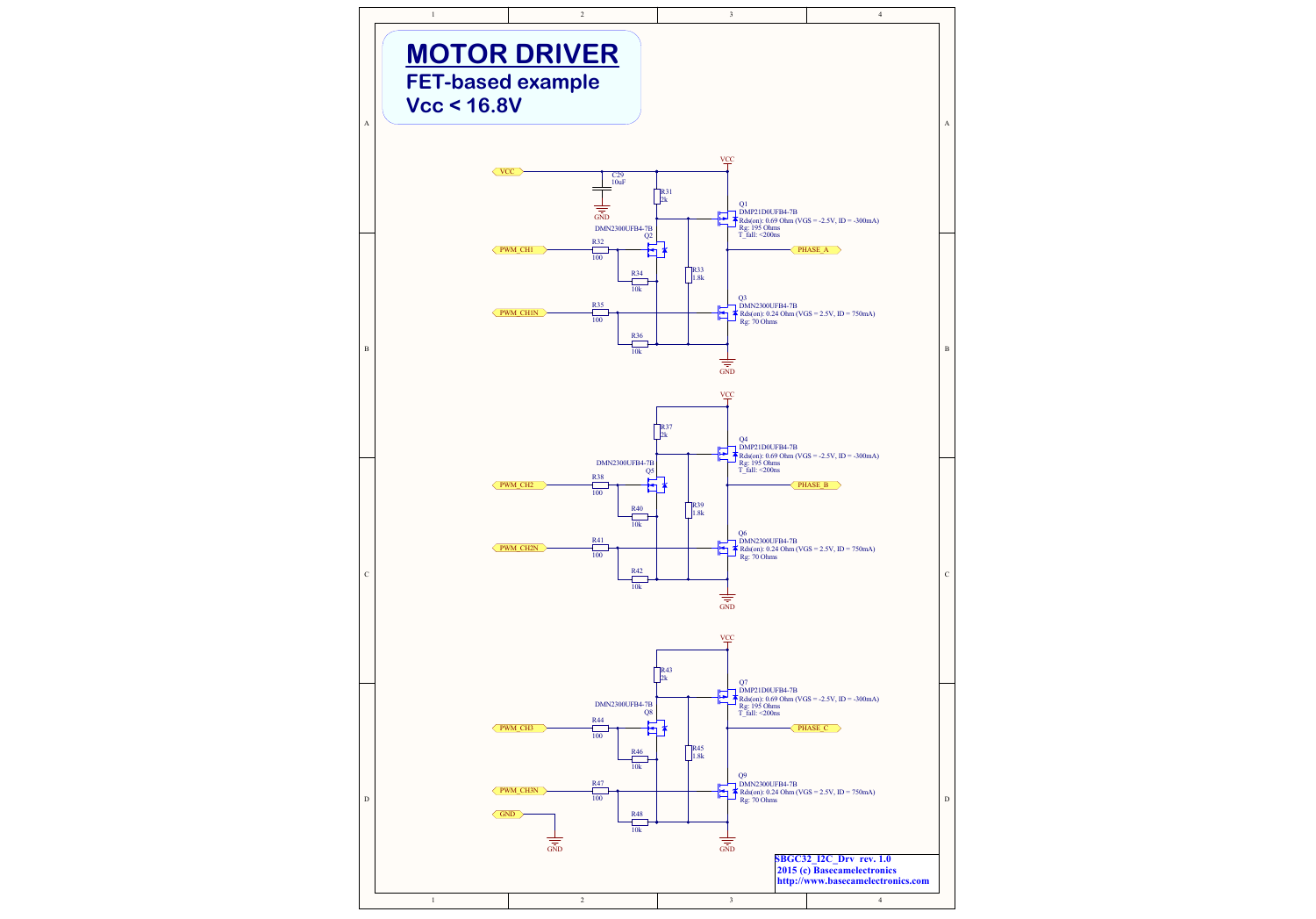